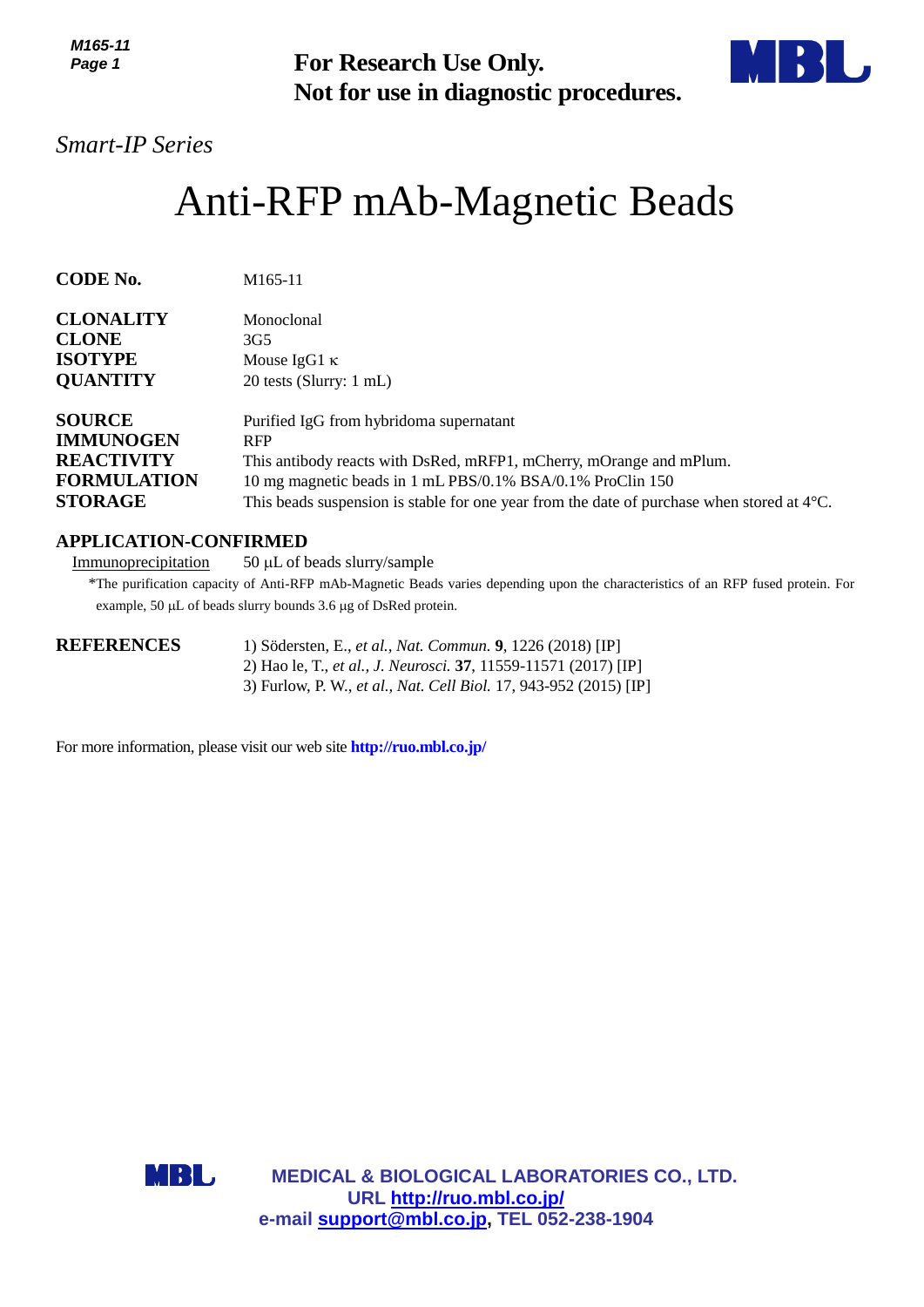## **RELATED PRODUCTS**

# *Smart-IP* series

- 3190 Magnetic Rack
- M180-11 Anti-HA-tag mAb-Magnetic Beads (TANA2) M132-11 Anti-HA-tag mAb-Magnetic Beads (5D8) M185-11 Anti-DDDDK-tag mAb-Magnetic Beads (FLA-1) M047-11 Anti-Myc-tag mAb-Magnetic Beads (PL14) D291-11 Anti-His-tag mAb-Magnetic Beads (OGHis) D153-11 Anti-GFP mAb-Magnetic Beads (RQ2) M165-11 Anti-RFP mAb-Magnetic Beads (3G5) M198-9 Anti-E-tag mAb-Magnetic beads (21D11) M167-11 Anti-V5-tag mAb-Magnetic Beads (1H6) D058-11 Anti-Multi Ubiquitin mAb-Magnetic Beads (FK2) M075-11 [Mouse IgG1 \(isotype control\)-Magnetic Beads](http://ruo.mbl.co.jp/dtl/A/M075-9/) M076-11 Mouse IgG2a [\(isotype control\)-Magnetic Beads](http://ruo.mbl.co.jp/dtl/A/M075-9/) M077-11 Mouse IgG2b [\(isotype control\)-Magnetic Beads](http://ruo.mbl.co.jp/dtl/A/M075-9/) M081-11 Rat IgG2a [\(isotype control\)-Magnetic Beads](http://ruo.mbl.co.jp/dtl/A/M075-9/) M180-10 Anti-HA-tag mAb-Magnetic Agarose (TANA2) M132-10 Anti-HA-tag mAb-Magnetic Agarose (5D8) M185-10 Anti-DDDDK-tag mAb-Magnetic Agarose (FLA-1) M047-10 Anti-Myc-tag mAb-Magnetic Agarose (PL14) D291-10 Anti-His-tag mAb-Magnetic Agarose (OGHis) D153-10 Anti-GFP mAb-Magnetic Agarose (RQ2) M165-10 Anti-RFP mAb-Magnetic Agarose (3G5) M167-10 Anti-V5-tag mAb-Magnetic Agarose (1H6) M198-10 Anti-E-tag mAb-Magnetic Agarose (21D11)

#### Antibodies

M048-3 Anti-GFP mAb (1E4) D153-3 Anti-GFP mAb (RQ2) D153-6 Anti-GFP mAb-Biotin (RQ2) D153-8 Anti-GFP mAb-Agarose (RQ2) 598 Anti-GFP pAb (polyclonal) 598-7 Anti-GFP pAb-HRP-DirecT (polyclonal) PM073 Anti-Renilla GFP pAb (polyclonal) M208-3 Anti-RFP mAb Cocktail (1G9, 3G5) M155-3 Anti-RFP mAb (8D6) M165-3 Anti-RFP mAb (3G5) M165-8 Anti-RFP mAb-Agarose (3G5) M204-3 Anti-RFP mAb (1G9) M204-7 Anti-RFP mAb-HRP-DirecT (1G9) PM005 Anti-RFP pAb (polyclonal) PM005-7 Anti-RFP pAb-HRP-DirecT (polyclonal) M180-3 Anti-HA-tag mAb (TANA2) (200 µL) M180-6 Anti-HA-tag mAb-Biotin (TANA2) M180-7 Anti-HA-tag mAb-HRP-DirecT (TANA2) 561 Anti-HA-tag pAb (polyclonal) (0.1 mL) 561-7 Anti-HA-tag pAb-HRP-DirecT (polyclonal) 561-8 Anti-HA-tag pAb-Agarose (polyclonal) M132-3 Anti-HA-tag mAb (5D8) M185-3L Anti-DDDDK-tag mAb (FLA-1) (1 mL)<br>M185-7 Anti-DDDDK-tag mAb-HRP-DirecT (FI [Anti-DDDDK-tag mAb-HRP-DirecT](http://ruo.mbl.co.jp/dtl/A/M185-7/) (FLA-1) PM020 Anti-DDDDK-tag pAb (polyclonal) PM020-7 Anti-DDDDK-tag pAb-HRP-DirecT (polyclonal) PM020-8 Anti-DDDDK-tag pAb-Agarose (polyclonal) M192-3 Anti-Myc-tag mAb  $(My3)$  (200 µL) M192-6 Anti-Myc-tag mAb-Biotin (My3) M047-3 Anti-Myc-tag mAb (PL14) M047-7 Anti-Myc-tag mAb-HRP-DirecT (PL14) M047-8 Anti-Myc-tag mAb-Agarose (PL14)

562 Anti-Myc-tag pAb (polyclonal) (0.1 mL) D291-3 Anti-His-tag mAb (OGHis)  $(200 \mu L)$ D291-6 Anti-His-tag mAb-Biotin (OGHis) D291-7 Anti-His-tag mAb-HRP-DirecT (OGHis) D291-8 Anti-His-tag mAb-Agarose (OGHis) D291-A48 Anti-His-tag mAb-Alexa Fluor® 488 (OGHis) D291-A59 Anti-His-tag mAb-Alexa Fluor® 594 (OGHis) D291-A64 Anti-His-tag mAb-Alexa Fluor® 647 (OGHis) M089-3 Anti-His-tag mAb (6C4) M136-3 Anti-His-tag mAb (2D8) PM032 Anti-His-tag pAb (polyclonal) PM032-8 Anti-His-tag pAb-Agarose (polyclonal) M167-3 Anti-V5-tag mAb (1H6) M215-3 Anti-V5-tag mAb (OZA3) M215-7 Anti-V5-tag mAb-HRP-DirecT (OZA3) PM003 Anti-V5-tag pAb (polyclonal) PM003-7 Anti-V5-tag pAb-HRP-DirecT (polyclonal) PM003-8 Anti-V5-tag pAb-Agarose (polyclonal) PM021 Anti-S-tag pAb (polyclonal) PM070 Anti-E-tag pAb (polyclonal) PM022 Anti-T7-tag pAb (polyclonal) 563 Anti-VSV-G-tag pAb (polyclonal) M071-3 Anti-GST-tag mAb (3B2) M209-3 Anti-GST-tag mAb (GT5) PM022 Anti-GST-tag pAb (polyclonal) M095-3 Anti-Luciferase mAb (2D4) PM016 Anti-Luciferase pAb (polyclonal) PM047 Anti-Renilla Luciferase pAb (polyclonal) M094-3 Anti- $\beta$ -galactosidase mAb (5A3)  $PM049$  Anti- $\beta$ -galactosidase pAb (polyclonal) M091-3 Anti-MBP (Maltose Binding Protein) mAb (1G12) M013-3 Anti-Thioredoxin (Trx-tag) mAb (2C9) PM015 Anti-CBD (Chitin Binding Domain) pAb (polyclonal) PM071 Anti-Calmodulin Binding Protein-tag pAb (polyclonal) M211-3 Anti-Strep-tag II mAb (4F1) M214-3 Anti-mini-AID-tag mAb (1E4) **Protein Purification Kits** 3320 HA-tagged Protein PURIFICATION KIT 3321 HA-tagged Protein PURIFICATION GEL (1 mL) 3325 DDDDK-tagged Protein PURIFICATION KIT 3326 DDDDK-tagged Protein PURIFICATION GEL (1 mL gel, 5 mg peptide) 3328 DDDDK-tagged Protein PURIFICATION GEL  $(5 \text{ mL gel})$ 3325-205 DDDDK-tag peptide (1 mg x 5) 3326K DDDDK-taggedProteinPURIFICATION CARTRIDGE  $(1 \text{ mL} \times 1)$ 3305 c-Myc-tagged Protein MILD PURIFICATION KIT 3306 c-Myc-tagged Protein MILD PURIFICATION GEL (1 mL gel, 1 mg peptide) 3310 His-tagged Protein PURIFICATION KIT 3311 His-tagged Protein PURIFICATION GEL (1 mL gel, 5 mg peptide) 3317 V5-tagged Protein PURIFICATION KIT Ver.2 3318 [V5-tagged Protein PURIFICATION GEL](http://ruo.mbl.co.jp/dtl/P/3316/)Ver.2 (1 mL) 3315-205 V5-tag pepetide (2 mg x 5)

Other related antibodies and kits are also available. Please visit our website at<http://ruo.mbl.co.jp/>